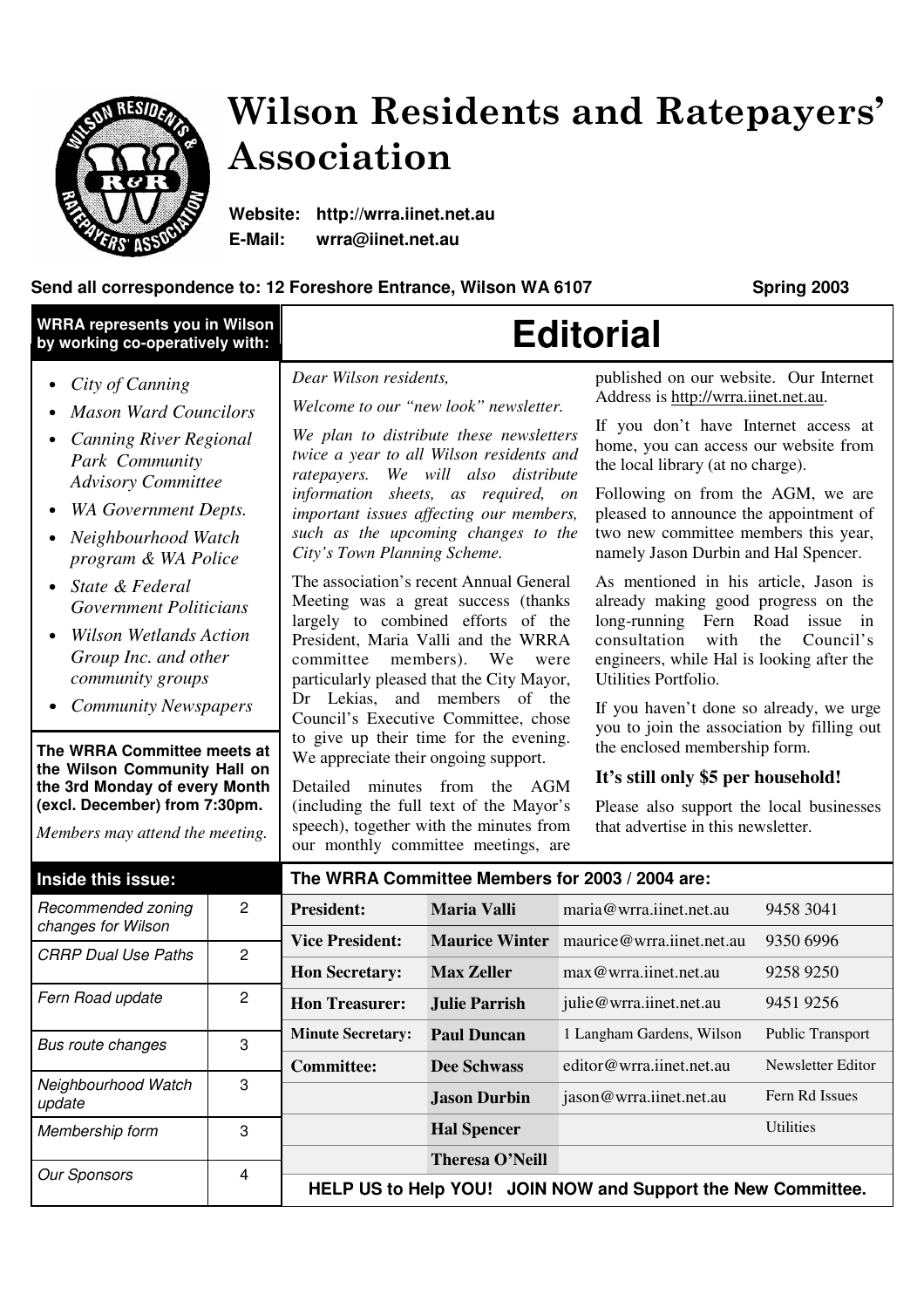PAGE<sub>2</sub>

## DOWNCODING OF RESIDENTIAL AREAS IN WILSON by Maurice Winter

*At the recent AGM, a number of WRRA members asked the new committee to continue lobbying the Council to downcode residential areas within Wilson to preserve the Suburb's unique, familyorientated, quality of life.*

*Strong concerns were also expressed over the potential environmental damage to the Canning River Regional Park (and the river itself) as a result of over development in the areas adjacent* *to the Regional Park in the South Wilson precinct.*

*The WRRA Committee undertook to investigate the matter further.*

We have since discovered that the majority of lots in Wilson can be redeveloped with two (or more) dwellings under the City's current Town Planning scheme.

Within the South Wilson Precinct (whose residents have strongly supported downcoding efforts in

We are pleased to report that the

1. Construct the section of Dual-Use Path from the Council Depot to Bungaree Rd (Casterdale) this financial year;

2. Investigate (as a matter of priority) the construction of a footpath along Watts Rd (from the Old Lake Grove walkway) to the Riverton Bridge via the

City has agreed to:

the past), the current zoning of R17.5/R25 is also inconsistent with all other areas within the City adjoining the Canning River, mostly notable Ferndale on the other side of the river and the entire stretch of river frontage in Rossmoyne and Shelley (all of which are zoned as R17.5).

**We have since asked the City to undertake a survey of local residents to determine their views on this important issue.**

## **CRRP DUAL-USE PATH & FOOTPATHS** by Max Zeller

*Earlier this year, WRRA submitted a Community Petition signed by 144 local residents to the Council asking for the timely completion of the Dual-Use Path network in Wilson; and the immediate construction of the footpath from the Old Lake Grove Walkway along Watts Road and Surrey Road to Fern Road.*

*An alternative route via CRRP was also proposed by the Committee.*

#### FERN ROAD UPDATE by Jason Durbin

*One of the Associations 'hot issues' is the on-going concerns of residents regarding Fern Road traffic volumes and speed.*

The WRRA has been proactively pursuing these issues in close consultation with the City of Canning to ensure that Fern Road is a safe and pleasant thoroughfare for local residents.

A number of 'hot spots' have been identified and the WRRA is working closely with the City Engineers to monitor future developments.

WRRA's position on Fern Road issues is to encourage the City of Canning to install and maintain whatever traffic calming mechanisms are practical to ensure Canning River Regional Park, subject to approval from the Department of Conservation and Land Management (DCLM); and

3. Retain the remaining footpaths along Watts Road and Bywater Way on the City's Forward Plans.

The existing footpaths along Fern Road are also being repaired.

road users adhere to speed limits and use Fern Road in a safe manner.

Issues such as (unsafe) overtaking and the use of Fern Road as an alternative to other major routes to and from work are also being tackled by the WRRA Committee to ensure the safety and well being of all concerned.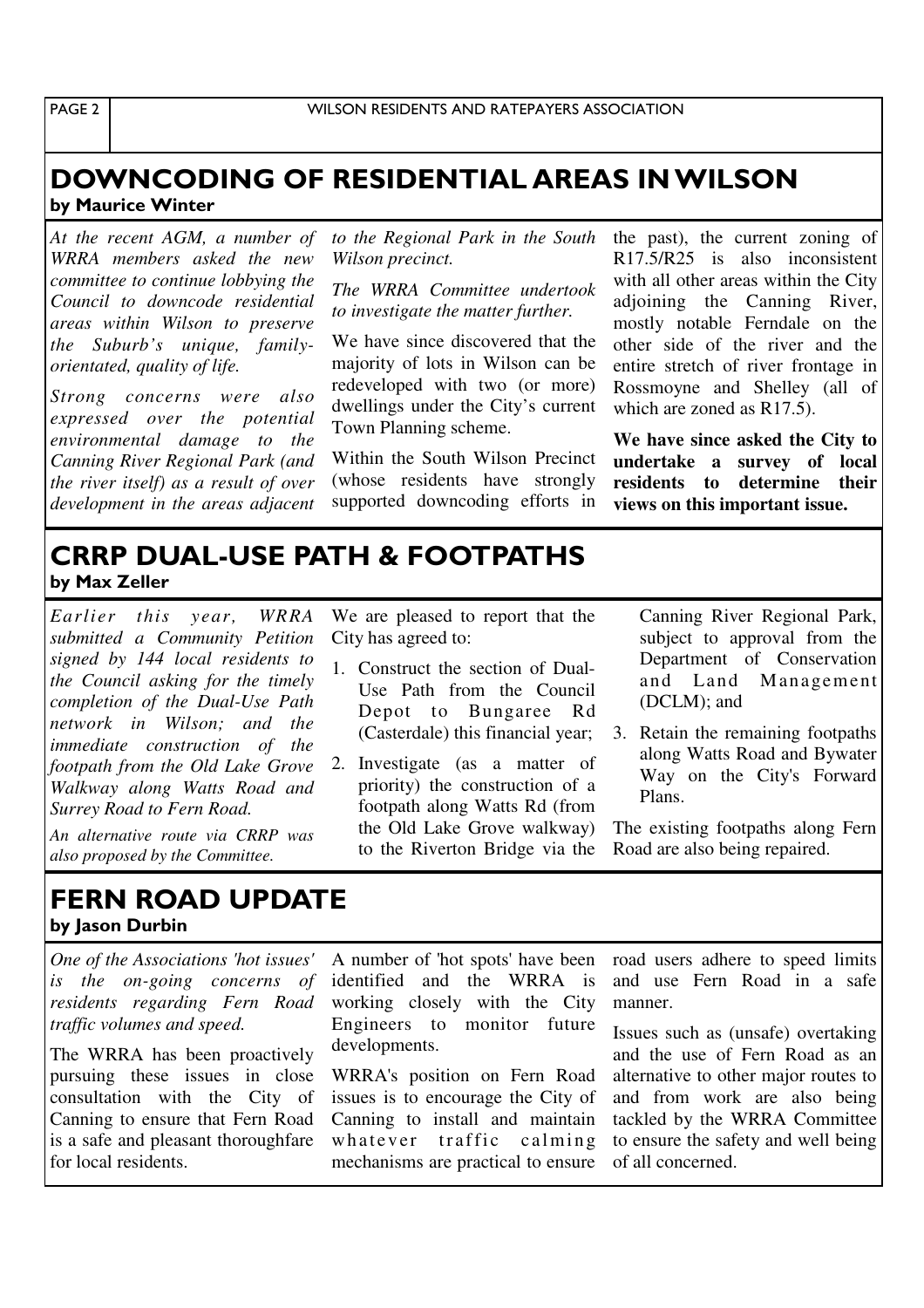## **WILSON BUS ROUTE CHANGES** by Paul Duncan

*For most residents of Wilson, without their own "wheels", getting to Canning City and Carousel shopping centres, to the Cannington train station, and to the Circle Route buses by public transport through Wilson has been generally difficult and inconvenient.*

However, during October, Perth Transport will be making two changes to bus routes in the area to improve accessibility to Cannington and Curtin University, but only in daylight hours.

The new 34 route from Curtin University through Bentley continues from Dumond Street along Manning Road, Albany Highway and Cecil Avenue to the Cannington station instead of deviating along Braibrise Road and Leach Highway. The service will be mainly half-hourly Monday to Friday from 8:00 to 5:30, hourly on Saturday and every two hours on Sunday. Connection from Canning Vale/Riverton buses using Fern Road can be made in Dumond Street near Manning Road.

The 72 route will not terminate at Beaton Park but will travel along Bungaree Road into Leach Highway and onto Cannington station interchange. It will be a Monday to Friday service only, every 30 minutes from 8:30 to 4. Fern Road buses will connect with this service at the corner of Leach Hwy and Bungaree Road.

The circle Route (98 and 99) goes along Centenary Avenue and can be connected from the 34 and 72 buses at Curtin University in Hayman Road.

The WRRA Committee has written to Transperth and the Southern Metropolitan East-West Public Transport Study to get improvements to bus services in Wilson. On July 17 the President and Secretary met with Tony McRae, MLA for Riverton, to further discuss this issue.

Please write to: Paul Duncan, Public Transport Portfolio, 1 Langham Gardens, Wilson, to report any public transport problems and needs giving details of incidents, times and places. Or E-mail wrra@iinet net au.

## NEIGHBOURHOOD WATCH UPDATE by Maria Valli

I have been appointed the NHW Suburb Manager for Wilson. I attend monthly NHW meetings and receive monthly statistics on crime behaviours for the suburb and I in turn liaise with the WRRA Committee. Recently I consulted with City of Canning to erect approx. 6 NHW signs at prominent points within Wilson.

I am currently waiting to complete a Suburb Manager Training Seminar

and I'm looking forward to promoting NHW through a public get-together in the near future.

As you are aware, City of Canning received a grant of \$25,000 to provide for a part-time District Co-ordinator for the NHW program. Once this person is appointed the NHW program will be enforced and promoted across the district.

**It is pleasing to see that the crime rate in Wilson has dropped but your help is needed to make it an even safer place to live. I hope to keep you all informed and ask that all residents consider becoming involved in NHW to help keep our suburb free of crime.**

Please contact Victoria Park Community Policing on 9470 4277 for general NHW enquiries.

## **YOUR SUBSCRIPTION WILL HELP OUR WILSON COMMUNITY**

*Remember, the more members we have, the more power the Association has to lobby the City of Canning and State Government Departments to improve services within Wilson.*

## **WRRA Membership Subscription Form**

To join the Association, simply complete the following details, enclose your Annual Membership Fee of \$ 5 per Household and return it to us (as per the instructions below). Receipts will be issued.

# \$ % &&&&&&&&&&&&&&&&&&&&&&&&&&&&&&&&&&&&&&&&&&&&&&!! ' ' " \$ % % &&&&&&&&&&&&&&&&&&&&&&&&&&&&&&&&&&&&&&&&&&&&&& &&&&&&&&&&&&&&&&&&&&&&&&&&&&&&&&&&&&&&&&&&&&&&&&&&& ( ) # \$ &&&&&&&&&&&&&&&&!!\$ \* +, &&&&&&&&&&&&&&&&&&&&&&&&&&&!

Post form to WRRA Treasurer, 7 Perina Place Wilson 6107 OR drop it in WRRA Box at the Eureka One Stop Deli (on Eureka Road). Please do not enclose cash payments. Mark Cheques payable to the "Wilson Residents and Ratepayers' Association".

PAGE 3